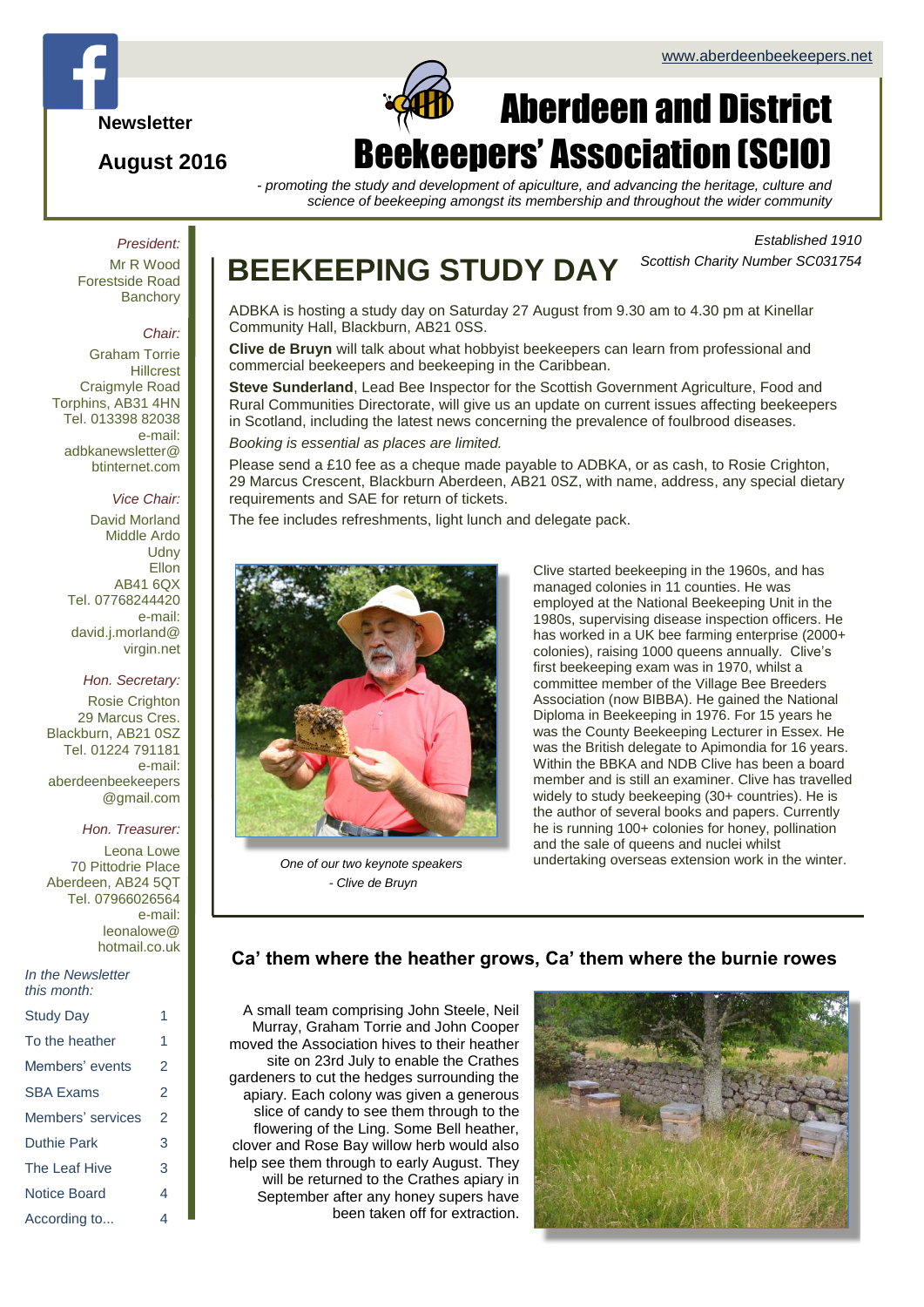# Page 2 of 4 ADBKA Newsletter

#### **BEEKEEPING STUDY DAY**

Saturday 27 August 2016

9.30am - 4.30pm

(Registration and tea: 9.30 am)

Kinellar Community Hall Blackburn AB21 0SS

### **TALK**

**TONY HARRIS** - queen rearing: theoretical perspectives

Sunday 4 September 2016 at 2pm

Kinellar Community Hall Blackburn AB21 0SS

#### **BAKING MASTERCLASS**

Baking with honey: hints and tips for making the perfect entry for the Honey Show

Saturday 24 September 2016 at 2pm

Kinellar Community Hall Blackburn AB21 0SS

### **SBA TOURING LECTURER**

**DAN BASTERFIELD** - "Reading Bees"

Friday 7 October 2016

*- time and venue to be confirmed*

**The next round of Scottish Beekeepers' Association Modular Examinations will be held on Saturday 12 November.**

If you want to apply to sit any of the exams, you must submit your application to Alan Riach before 17 September. Full details of the examination system can be found on the SBA website at <https://www.scottishbeekeepers.org.uk/learn/exams-dates-fees/modules>

The examination application form can be printed off from

[https://www.scottishbeekeepers.org.uk/images/education/exams/Exam%20Application%20Form%20\(Word](https://www.scottishbeekeepers.org.uk/images/education/exams/Exam%20Application%20Form%20(Word%20doc).pdf) [%20doc\).pdf](https://www.scottishbeekeepers.org.uk/images/education/exams/Exam%20Application%20Form%20(Word%20doc).pdf)

It is also now possible to apply and pay examination fees online through the SBA website.

### **BEEKEEPING SUPPLIES AND FREE EQUIPMENT LOAN FOR ADBKA MEMBERS ACROSS THE NORTH EAST**

Honey extractors; Mini-melters; Heather honey press; Wax extractor; Wax foundation press Contact: Sandy Gordon 01224 484540 **DANESTONE AB22 8AJ**

Heated uncapping tray; Electric uncapping knife; Heather honey press; Wax melter: Universal lightweight 9 frame radial extractor Contact: Joan Gilbert-Stevens 019755 81369 [craigmill@btinternet.com](mailto:craigmill@btinternet.com)

**MUIR OF FOWLIS AB33 8NX**

Heated uncapping tray; Electric uncapping knife; Heather honey press; Wax melter; Unimel stainless steel 3 frame tangential extractor Contact: Erling Watt 074294 54572 [watterlingg@aol.com](mailto:watterlingg@aol.com) **LONGSIDE AB42 4XQ**

Combimel stainless steel radial 9 frame extractor; Heated uncapping tray; Electric uncapping knife; Refractometer; Candle-making kit

> Contact: Graham Torrie 013398 82038 [adbkanewsletter@btinternet.com](mailto:adbkanewsletter@btinternet.com)

### **CRATHES AB31 5QJ**

### **SUPPLIES: CANDY, SYRUP AND HONEY JARS**

Contact Erling, Joan or Graham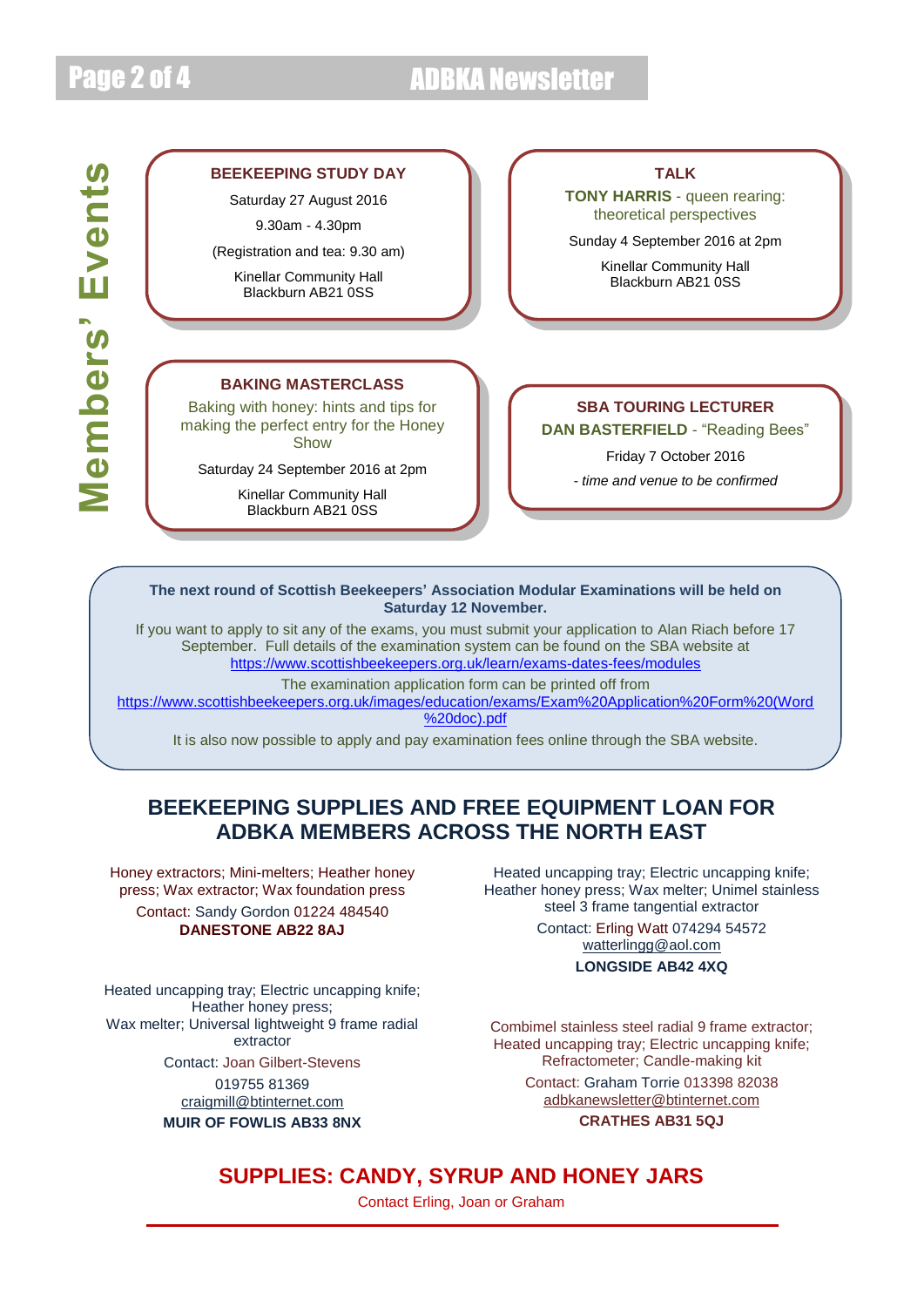# Page 3 of 4 ADBKA Newsletter

## **Environment Day – Duthie Park**

An environment day has been held in Duthie Park in Aberdeen since 2014, John Cooper and I were invited along to the first event and we turned up with a few beekeeping accessories and lots of enthusiasm but not knowing really what to expect. We were greeted by a very enthusiastic public and the event has grown in popularity over the last two years and as has our display.

This year we were invited to attend and contribute to the Duthie Park Environment day which was held on the  $17<sup>th</sup>$  of July on the grounds of the old bowling green within Duthie Park. The event is organised by the city council and staff at Duthie Park and includes displays such as Horticultural, Butterflies and Moths, birds of prey, lizards and



*Lindsey describes what's going on in the observation hive*

reptiles, allotments and allotmenteers and our own bees and beekeeping together with another twenty or so displays and stands.

This year's beekeeping display was supported by John Cooper, Rob Rowe, Olya MacAulay and I.

John focused on fielding the many technical questions we received regarding bee health, pesticides, varroa mites and the general decline of bees within Aberdeen gardens over the last twenty or so years. It was surprising for me to hear how knowledgeable and interested most of the public are about the decline of the honey bee. This was supported by the many people who took contact details of our association.

Rob explained the working of a beehive with the aid of the national hive we had there. I guess Rob must have dismantled and reassembled the hive more than fifty times to explain the workings of the hive to the interested public.

Olya took care of the honey samples and honey sales both of which proved very busy and popular, Olya estimated she supplied well over two hundred and fifty honey samples over the course of the afternoon.

I focused my attention on our observation hive which is a new addition to our display and proved a magnet for all ages from the very young to the more senior. We were lucky enough to take along a frame of emerging brood in the observation hive which proved a great draw whenever a young, grey bee made an appearance into the world and the viewing public could witness the birth. Unfortunately we had no champagne to toast each new arrival; perhaps just as well as the brood were making a steady appearance throughout the afternoon and we had to get the bees back in their hive that evening.

In all a lot of interest was shown in our display and the wellbeing of the honey bees in general. Each of us was kept busy for the duration of the afternoon and enjoyed it and look forward to next year's event.

*Lindsey Macaulay*

### **YOU'VE BEEN FRAMED!**

We all know that Lorenzo Langstroth invented the first moveable frame hive in 1852, right? If he was alive, Francois Huber might beg to differ. In his 1806 book, *New observations on the natural history of bees*, Huber writes: "It is not more difficult to lodge a natural swarm in a leaf hive than in any other of a different shape. But there is one precaution essential to success, which I should not omit. Though the bees are indifferent as to the position of their combs and as to their greater or lesser size, they are obliged to construct them perpendicular to the horizon and parallel to each other. Therefore, if left entirely to themselves, when establishing a colony in one of those new hives, they would frequently construct several small combs parallel indeed, but perpendicular to the plane of the frames



or leaves and by this disposition prevent the advantages which I think to derive from the figure of my hives, since they could not be opened without breaking the combs. Thus they must previously have a guide to follow; the cultivator himself lays the foundation of their edifices and that by a simple method. A portion of comb must be solidly fixed in some of the boxes composing the hive. The bees will extend it and, in prosecution of their work, will accurately follow the plan already given them. Therefore on opening the hive, no obstacle is to be removed, nor stings to be dreaded, for one of the most singular and valuable properties attending this construction, is its rendering the bees tractable."



*Hubert's 'Leaf Hive', with moveable frames*